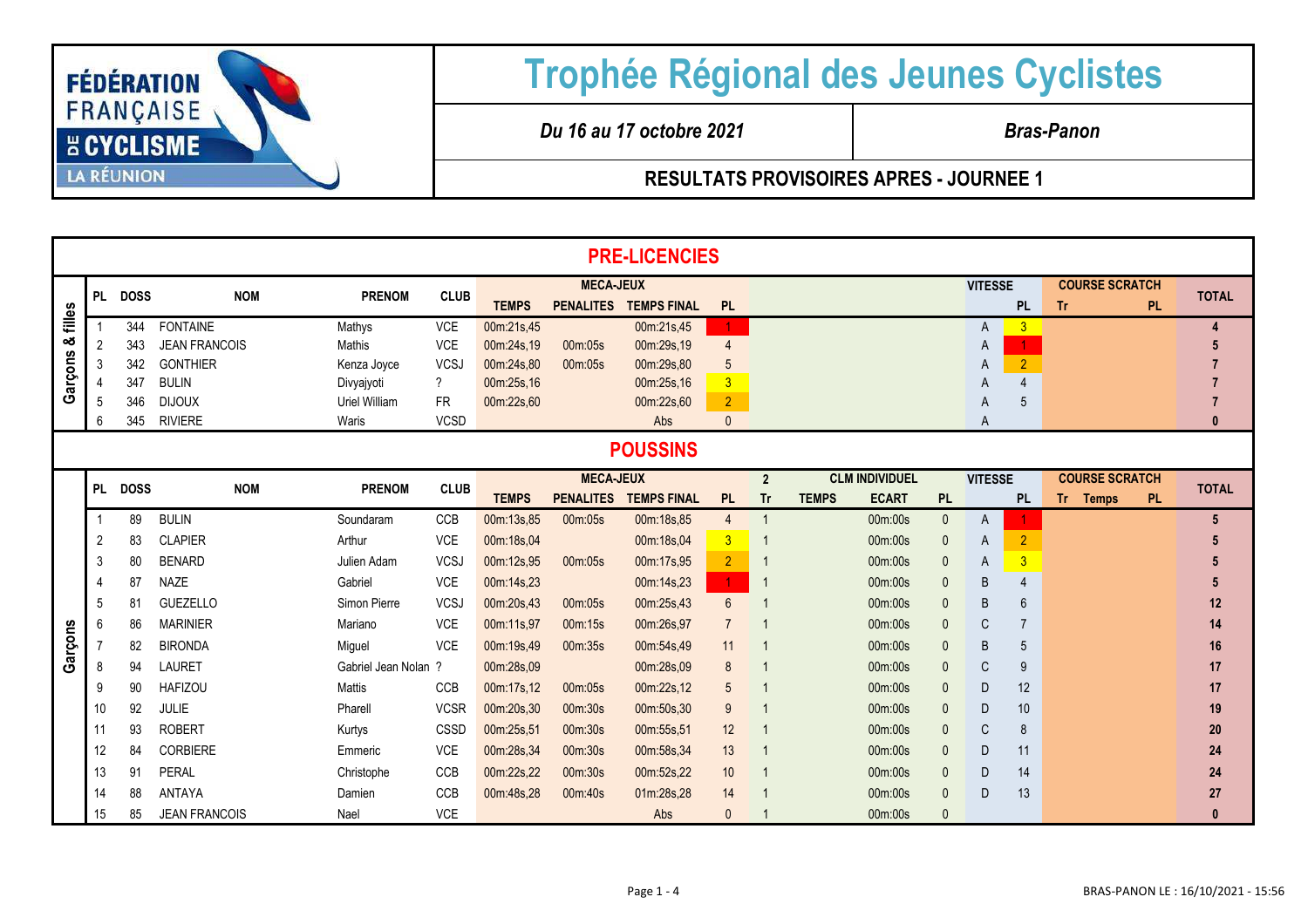|         |                  |             |                             |                       |             |              |                  | <b>PUPILLES</b>       |                |                |              |                                  |              |                |                |                       |                       |           |                |
|---------|------------------|-------------|-----------------------------|-----------------------|-------------|--------------|------------------|-----------------------|----------------|----------------|--------------|----------------------------------|--------------|----------------|----------------|-----------------------|-----------------------|-----------|----------------|
|         |                  |             |                             |                       |             |              | <b>MECA-JEUX</b> |                       |                | $\overline{4}$ |              | <b>CLM INDIVIDUEL</b>            |              | <b>VITESSE</b> |                |                       | <b>COURSE SCRATCH</b> |           |                |
|         |                  | PL DOSS     | <b>NOM</b>                  | <b>PRENOM</b>         | <b>CLUB</b> | <b>TEMPS</b> |                  | PENALITES TEMPS FINAL | <b>PL</b>      | <b>Tr</b>      | <b>TEMPS</b> | <b>ECART</b>                     | <b>PL</b>    |                | <b>PL</b>      |                       | Tr Temps              | <b>PL</b> | <b>TOTAL</b>   |
|         |                  | 65          | <b>DAMOUR</b>               | Cléo Gabriel          | <b>TCSP</b> | 00m:40s,40   |                  | 00m:40s,40            |                | $\overline{1}$ |              | 00m:00s                          | $\mathbf{0}$ | A              | 3              |                       |                       |           | $\overline{4}$ |
|         | 2                | 53          | <b>BENARD</b>               | Enzo René Emmanı VCSD |             | 00m:42s,41   | 00m:15s          | 00m:57s,41            | 5 <sup>5</sup> | $\overline{1}$ |              | 00m:00s                          | $\mathbf{0}$ | A              | $\mathbf{1}$   |                       |                       |           | 6              |
|         | 3                | 57          | <b>CLAPIER</b>              | <b>Baptiste</b>       | <b>VCE</b>  | 00m:46s,39   | 00m:05s          | 00m:51s,39            | $\overline{2}$ |                |              | 00m:00s                          | $\Omega$     | A              | $\overline{4}$ |                       |                       |           |                |
| Garçons | $\overline{4}$   | 73          | <b>GRONDIN</b>              | Benjamin              | <b>FR</b>   | 00m:48s,22   | 00m:10s          | 00m:58s,22            | $6\phantom{a}$ |                |              | 00m:00s                          | $\Omega$     | A              | $\overline{2}$ |                       |                       |           |                |
|         | 5                | 56          | <b>BIGA HOAREAU</b>         | Sacha                 | <b>VCE</b>  | 00m:53s,83   |                  | 00m:53s,83            | 3 <sup>5</sup> | -1             |              | 00m:00s                          |              | <sub>B</sub>   | $\overline{5}$ |                       |                       |           |                |
|         | 6                | 58          | MOUNOUSSAMY                 | Théan                 | <b>VCE</b>  | 00m:56s.94   |                  | 00m:56s.94            | $\overline{4}$ |                |              | 00 <sub>m</sub> :00 <sub>s</sub> |              | <sub>B</sub>   | $\overline{7}$ |                       |                       |           | 11             |
|         |                  | 55          | <b>ROULLIN</b>              | Enzo                  | <b>VCSD</b> | 00m:58s,95   |                  | 00m:58s.95            | $\overline{7}$ |                |              | 00m:00s                          |              | B              | 6              |                       |                       |           | 13             |
|         | 8                | 74          | <b>LAURET</b>               | Benjamin Clément ?    |             | 01m:03s,46   | 00m:05s          | 01m:08s,46            | 9              |                |              | 00m:00s                          |              | B              | 8              |                       |                       |           | 17             |
|         | 9                | 61          | <b>AGAMEMNON</b>            | Anthony               | CCB         | 00m:58s,42   | 00m:05s          | 01m:03s,42            | 8              |                |              | 00m:00s                          |              | B              | 9              |                       |                       |           | 17             |
|         | 10               | 75          | <b>DURAND</b>               | Rohan                 | $\gamma$    | 01m:35s,52   | 00m:45s          | 02m:20s,52            | 10             |                |              | 00m:00s                          | $\Omega$     | B              | 10             |                       |                       |           | 20             |
|         | <b>PL</b>        | <b>DOSS</b> | <b>NOM</b>                  | <b>PRENOM</b>         | <b>CLUB</b> |              | <b>MECA-JEUX</b> |                       |                |                |              | <b>CLM INDIVIDUEL</b>            |              | <b>VITESSE</b> |                | <b>COURSE SCRATCH</b> |                       |           | <b>TOTAL</b>   |
|         |                  |             |                             |                       |             | <b>TEMPS</b> | <b>PENALITES</b> | <b>TEMPS FINAL</b>    | <b>PL</b>      | Tr             | <b>TEMPS</b> | <b>ECART</b>                     | <b>PL</b>    |                | <b>PL</b>      |                       | Tr Temps              | <b>PL</b> |                |
|         |                  | 50          | <b>GONTHIER</b>             | Léane                 | <b>VCSJ</b> | 00m:57s,63   | 00m:05s          | 01m:02s,63            | 1              | $\overline{1}$ |              | 00m:00s                          | $\Omega$     | A              |                |                       |                       |           | $\overline{2}$ |
|         | 2                | 51          | <b>HUET</b>                 | Mathilde              | <b>VCSJ</b> | 01m:07s,83   | 00m:05s          | 01m:12s,83            | $\overline{3}$ | $\overline{1}$ |              | 00m:00s                          | $\mathbf{0}$ | A              | $\overline{2}$ |                       |                       |           | 5              |
| Filles  | $\mathbf{3}$     | 72          | <b>LEGROS</b>               | Maya                  | <b>TCSP</b> | 00m:52s,28   | 00m:15s          | 01m:07s.28            | 2 <sup>1</sup> |                |              | 00m:00s                          | $\Omega$     | B              | $\overline{3}$ |                       |                       |           | 5              |
|         | 4                | 54          | <b>MOUNIAMA</b>             | Candice               | <b>VCSD</b> | 01m:04s,85   | 00m:20s          | 01m:24s.85            | $\overline{4}$ |                |              | 00m:00s                          | $\Omega$     | B              | $\overline{4}$ |                       |                       |           | 8              |
|         | 5                | 68          | <b>LEGROS</b>               | Eva                   | <b>TCSP</b> | 01m:13s,58   | 00m:15s          | 01m:28s.58            | 5              |                |              | 00m:00s                          | $\Omega$     | C              | 5              |                       |                       |           | 10             |
|         | 6                | 76          | <b>FANTANO</b>              | Nahima                | CCB         | 01m:21s,07   | 00m:35s          | 01m:56s,07            | 6              |                |              | 00m:00s                          | $\Omega$     | C              | 6              |                       |                       |           | 12             |
|         | 7                | 59          | <b>CLOTAGATIDE FONTAINE</b> | Andréa                | <b>VTTL</b> |              |                  | Abs                   | $\mathbf{0}$   |                |              | 00m:00s                          | $\mathbf{0}$ |                |                |                       |                       |           | $\mathbf{0}$   |
|         | <b>BENJAMINS</b> |             |                             |                       |             |              |                  |                       |                |                |              |                                  |              |                |                |                       |                       |           |                |
|         |                  |             |                             |                       |             |              | <b>MECA-JEUX</b> |                       |                | $6\phantom{1}$ |              | <b>CLM INDIVIDUEL</b>            |              | <b>VITESSE</b> |                |                       | <b>COURSE SCRATCH</b> |           |                |
|         | <b>PL</b>        | <b>DOSS</b> | <b>NOM</b>                  | <b>PRENOM</b>         | <b>CLUB</b> | <b>TEMPS</b> | <b>PENALITES</b> | <b>TEMPS FINAL</b>    | <b>PL</b>      | Tr             | <b>TEMPS</b> | <b>ECART</b>                     | <b>PL</b>    |                | <b>PL</b>      |                       | Tr Temps              | <b>PL</b> | <b>TOTAL</b>   |
|         |                  | 30          | <b>HUET</b>                 | Mathéo                | <b>VCSJ</b> | 00m:37s,27   | 00m:05s          | 00m:42s,27            |                | $\overline{1}$ |              | 00m:00s                          | $\mathbf{0}$ | A              |                |                       |                       |           | $\overline{2}$ |
|         | 2                | 35          | <b>DIJOUX</b>               | Adrien Wilson         | VCSD        | 00m:49s,68   |                  | 00m:49s,68            | 4              |                |              | 00m:00s                          | $\mathbf 0$  | A              | $\overline{2}$ |                       |                       |           | 6              |
| Garçons | $\sqrt{3}$       | 40          | <b>BEAUVAL</b>              | Lorick Jonathan       | <b>TCSP</b> | 00m:46s,52   |                  | 00m:46s,52            | 3 <sup>1</sup> |                |              | 00m:00s                          | $\mathbf{0}$ | $\overline{A}$ | $\overline{4}$ |                       |                       |           |                |
|         | 4                | 36          | <b>MOUNIAMA</b>             | Raphaël               | <b>VCSD</b> | 00m:42s,80   |                  | 00m:42s,80            | 2 <sup>1</sup> |                |              | 00m:00s                          | $\mathbf{0}$ |                | 5              |                       |                       |           |                |
|         | 5                | 38          | <b>BONACIO GRONDIN</b>      | Soann Abigaël         | <b>CCB</b>  | 00m:51s.60   |                  | 00m:51s.60            | 5              |                |              | 00m:00s                          | $\mathbf{0}$ | A              | $\overline{3}$ |                       |                       |           | 8              |
|         | 6                | 41          | <b>DUGAST</b>               | Vianney               | <b>BRET</b> | 01m:06s,39   | 00m:10s          | 01m:16s,39            | $\overline{7}$ |                |              | 00m:00s                          | $\mathbf{0}$ |                | 6              |                       |                       |           | 13             |
|         | 7                | 39          | <b>PACCA</b>                | Kerann                | <b>FR</b>   | 01m:05s,13   | 00m:10s          | 01m:15s,13            | 6              |                |              | 00m:00s                          | $\Omega$     |                | $\overline{7}$ |                       |                       |           | 13             |
|         | 8                | 34          | VASSOR                      | Damien                | <b>VTTL</b> |              |                  | Abs                   | $\Omega$       |                |              | 00m:00s                          |              |                |                |                       |                       |           | $\mathbf{0}$   |
|         | <b>PL</b>        | <b>DOSS</b> |                             | <b>PRENOM</b>         | <b>CLUB</b> |              | <b>MECA-JEUX</b> |                       |                |                |              | <b>CLM INDIVIDUEL</b>            |              | <b>VITESSE</b> |                |                       | <b>COURSE SCRATCH</b> |           | <b>TOTAL</b>   |
|         |                  |             | <b>NOM</b>                  |                       |             | <b>TEMPS</b> |                  | PENALITES TEMPS FINAL | <b>PL</b>      | Tr             | <b>TEMPS</b> | <b>ECART</b>                     | <b>PL</b>    |                | <b>PL</b>      |                       | Tr Temps              | <b>PL</b> |                |
| Filles  |                  | 33          | <b>TEZA</b>                 | Justine               | VCE         | 00m:38s,90   |                  | 00m:38s,90            | 1.             | $\overline{1}$ |              | 00m:00s                          | $\mathbf{0}$ | A              |                |                       |                       |           | $\overline{2}$ |
|         | $\overline{2}$   | 37          | <b>BEGUE</b>                | Emv Marie             | CCB         | 00m:42s,14   | 00m:05s          | 00m:47s,14            | $\overline{2}$ | $\overline{1}$ |              | 00m:00s                          | $\mathbf{0}$ | A              | $\overline{2}$ |                       |                       |           |                |
|         | 3                | 31          | <b>METRO</b>                | Laurianne Chantal     | VCSJ        | 00m:59s,47   | 00m:05s          | 01m:04s,47            | $\overline{3}$ |                |              | 00m:00s                          | $\mathbf{0}$ | A              | $\overline{3}$ |                       |                       |           |                |
|         | 4                | 32          | <b>ESPARON</b>              | Kiara                 | <b>VCE</b>  |              |                  | Abs                   | $\mathbf{0}$   | -1             |              | 00m:00s                          | $\mathbf{0}$ |                |                |                       |                       |           | $\mathbf{0}$   |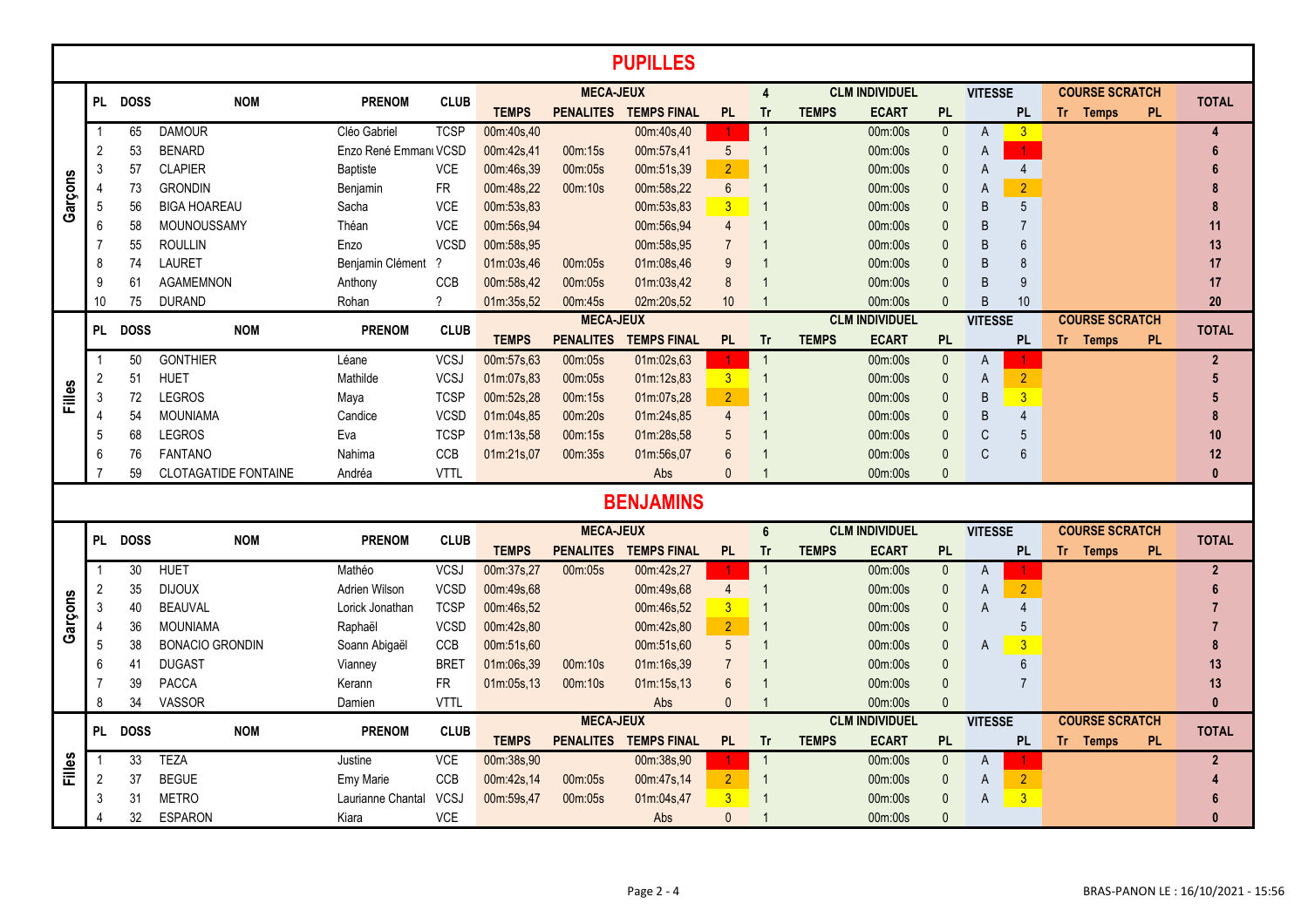|         | <b>MINIMES</b> |             |                  |            |                    |             |                  |                  |                    |                |                       |              |                       |              |                |                         |                       |           |              |
|---------|----------------|-------------|------------------|------------|--------------------|-------------|------------------|------------------|--------------------|----------------|-----------------------|--------------|-----------------------|--------------|----------------|-------------------------|-----------------------|-----------|--------------|
|         | <b>PL</b>      | <b>DOSS</b> |                  | <b>NOM</b> | <b>PRENOM</b>      | <b>CLUB</b> |                  | <b>MECA-JEUX</b> |                    |                | 10                    |              | <b>CLM INDIVIDUEL</b> |              | <b>VITESSE</b> |                         | <b>COURSE SCRATCH</b> |           | <b>TOTAL</b> |
|         |                |             |                  |            |                    |             | <b>TEMPS</b>     | <b>PENALITES</b> | <b>TEMPS FINAL</b> | PL.            | Tr                    | <b>TEMPS</b> | <b>ECART</b>          | <b>PL</b>    |                | <b>PL</b>               | Tr .<br><b>Temps</b>  | <b>PL</b> |              |
|         |                |             | <b>BOYER</b>     |            | Jérémy             | <b>VCE</b>  | 00m:48s,07       |                  | 00m:48s,07         |                |                       |              | 00m:00s               | $\Omega$     | A              |                         |                       |           | 3            |
|         |                | 10          | <b>LAUGIER</b>   |            | Nicolas            | CCB         | 00m:54s,16       |                  | 00m:54s,16         |                |                       |              | 00m:00s               | $\theta$     | A              |                         |                       |           |              |
|         | 3              | 21          | <b>HUET</b>      |            | Joseph Alexis      | <b>VCSJ</b> | 00m:50s,82       |                  | 00m:50s,82         | 3 <sup>1</sup> |                       |              | 00m:00s               | $\mathbf{0}$ | A              | $\overline{3}$          |                       |           |              |
| Garçons |                | 9           | <b>LAUGIER</b>   |            | Anthony            | <b>CCB</b>  | 00m:38s,13       | 00m:10s          | 00m:48s,13         | 2 <sup>1</sup> |                       |              | 00m:00s               | $\mathbf{0}$ | A              | 4                       |                       |           |              |
|         | 5              | 22          | <b>METRO</b>     |            | Stanislas François | <b>VCSJ</b> | 01m:05s,85       | 00m:30s          | 01m:35s,85         | $6^{\circ}$    |                       |              | 00m:00s               | $\Omega$     | B              | 5                       |                       |           | 11           |
|         | 6              | 6           | <b>BEGUE</b>     |            | Benjamin           | CCB         | 00m:49s,76       | 00m:05s          | 00m:54s,76         | 5              |                       |              | 00m:00s               |              | B              | 6                       |                       |           | 11           |
|         |                | 25          | <b>BOYER</b>     |            | Gabriel            | <b>VCSR</b> | 00m:54s,69       | 00m:50s          | 01m:44s,69         |                |                       |              | 00m:00s               | $\Omega$     | B              |                         |                       |           | 14           |
|         | 8              | 27          | <b>DURAND</b>    |            | Noah               |             | 01m:36s,11       | 00m:30s          | 02m:06s,11         | 8              |                       |              | 00m:00s               |              | B              | 8                       |                       |           | 16           |
|         | PL             | <b>DOSS</b> |                  | <b>NOM</b> | <b>PRENOM</b>      | <b>CLUB</b> | <b>MECA-JEUX</b> |                  |                    |                | <b>CLM INDIVIDUEL</b> |              |                       |              | <b>VITESSE</b> |                         | <b>COURSE SCRATCH</b> |           | <b>TOTAL</b> |
|         |                |             |                  |            |                    |             | <b>TEMPS</b>     | <b>PENALITES</b> | <b>TEMPS FINAL</b> | <b>PL</b>      | <b>Tr</b>             | <b>TEMPS</b> | <b>ECART</b>          | <b>PL</b>    |                | <b>PL</b>               | Tr<br><b>Temps</b>    | <b>PL</b> |              |
|         |                | 19          | <b>LENCLUME</b>  |            | Emie               | <b>VCSD</b> | 00m:56s,51       | 00m:15s          | 01m:11s,51         | 3 <sup>1</sup> |                       |              | 00m:00s               | $\mathbf{0}$ | A              |                         |                       |           |              |
| Filles  | $\overline{2}$ | 18          | <b>GRONDIN</b>   |            | Léa                | <b>VCSD</b> | 01m:01s,53       | 00m:05s          | 01m:06s,53         | 2 <sup>2</sup> |                       |              | 00m:00s               | $\theta$     | A              | $\overline{2}$          |                       |           |              |
|         | 3              | 17          | <b>HENRIETTE</b> |            | Emeline            | <b>CCB</b>  | 00m:51s,70       | 00m:05s          | 00m:56s,70         | 1 <sup>1</sup> |                       |              | 00m:00s               | $\theta$     | A              | 5                       |                       |           |              |
|         | 4              | 24          | <b>GONTHIER</b>  |            | Manon              | <b>VCSJ</b> | 01m:14s,79       | 00m:10s          | 01m:24s,79         | 5              |                       |              | 00m:00s               | $\mathbf{0}$ | A              | $\overline{\mathbf{3}}$ |                       |           | 8            |
|         | .b             | 20          | <b>PAYET</b>     |            | Tessy Heïdy        | <b>VCSD</b> | 01m:05s,13       | 00m:15s          | 01m:20s.13         |                |                       |              | 00m:00s               | $\Omega$     | A              |                         |                       |           |              |